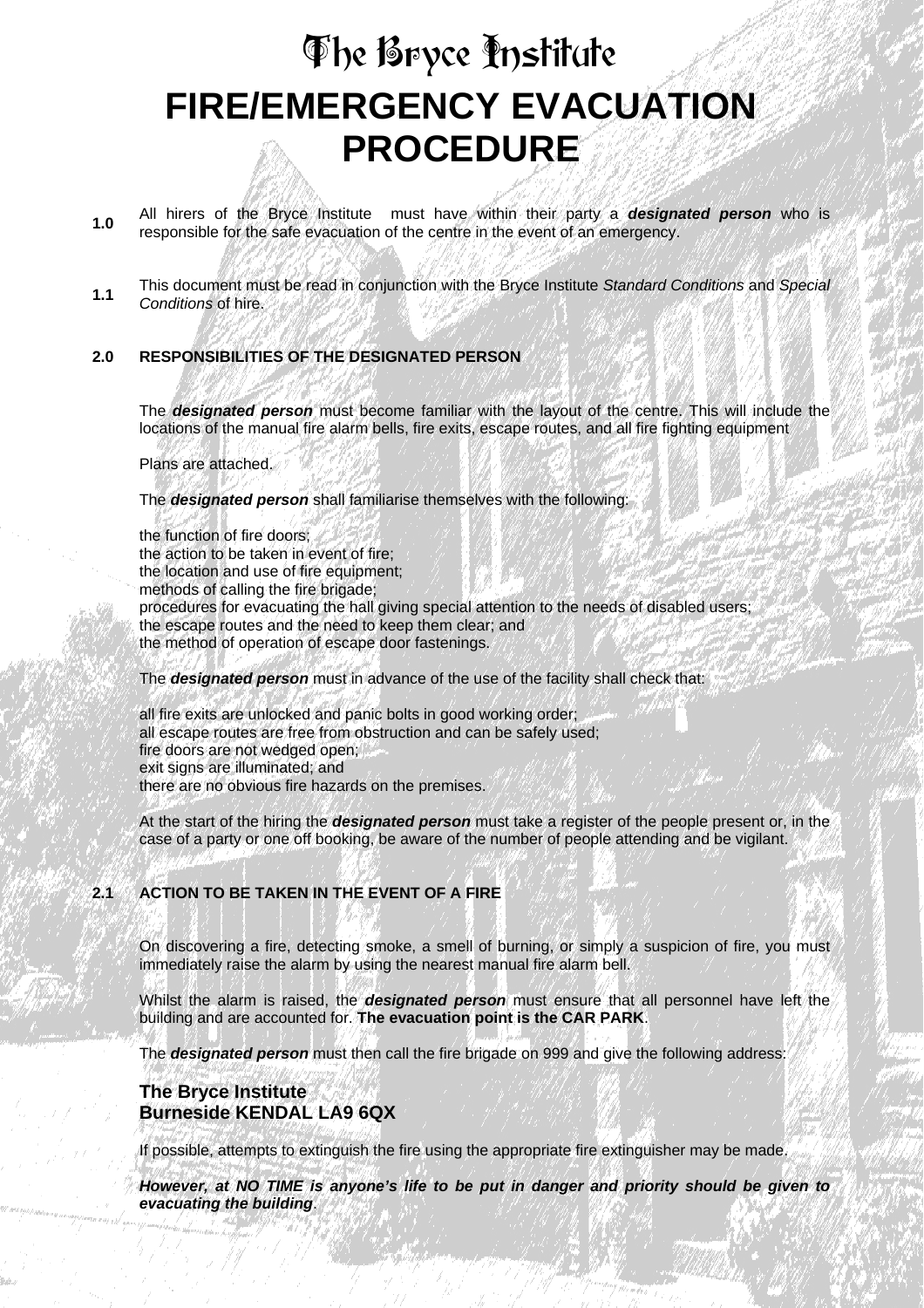Do not re-enter the building or allow any person to re-enter to collect belongings etc. unless specific authorisation is given by the senior person on site from the emergency service(s).

On the fire brigades arrival, the *designated person* must make themselves known to the emergency services and inform them of the nature of the call-out and headcount details.

The *designated person* is to ensure that there is no interference with the emergency services and should ensure that no person re-enters the building before approval is given by the emergency services.

#### **3.0 PUBLIC SAFETY COMPLIANCE**

**3.1**  The hirer shall comply with all conditions and regulations made in respect of the premises by the Fire Authority, Local Authority, the local Magistrates' Court or otherwise particularly in connection with any event which includes public dancing or music or other similar public entertainment or stage play.

**3.2 The Fire Brigade must be called to any outbreak of fire, however slight, and details thereof shall be given to the secretary of the COMMITTEE.** *If the secretary is unavailable, details should be provided to one of the key contact points detailed on the main notice board of the Bryce Institute and at the main doors.*

- **3.3** Performances involving danger to the public shall not be given.
- **3.4** The whole of the Bryce Institute is a **NO SMOKING AREA**.
- **3.5 Fire instruction notices and evacuation routes are posted at each fire exit and fire alarm point.**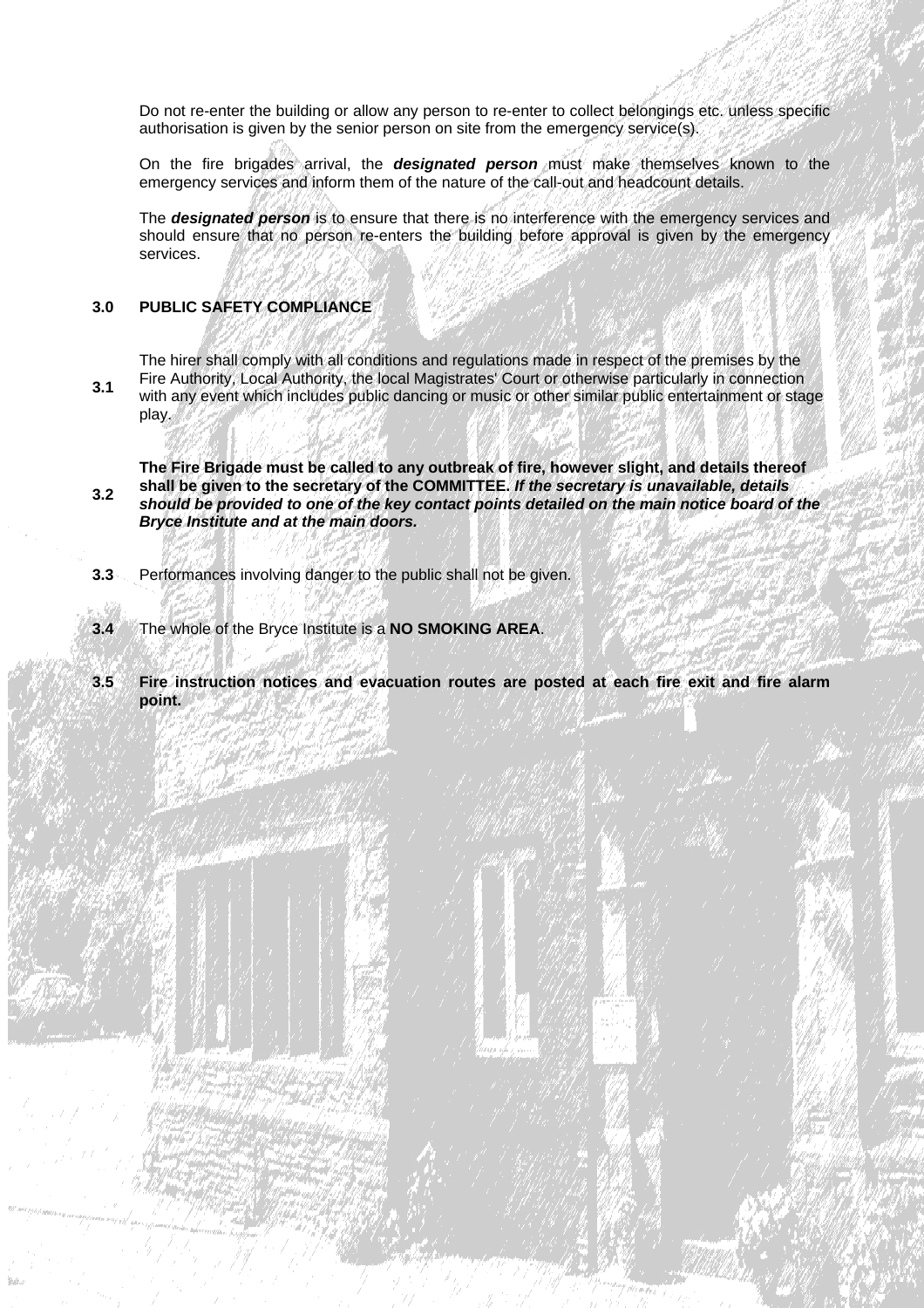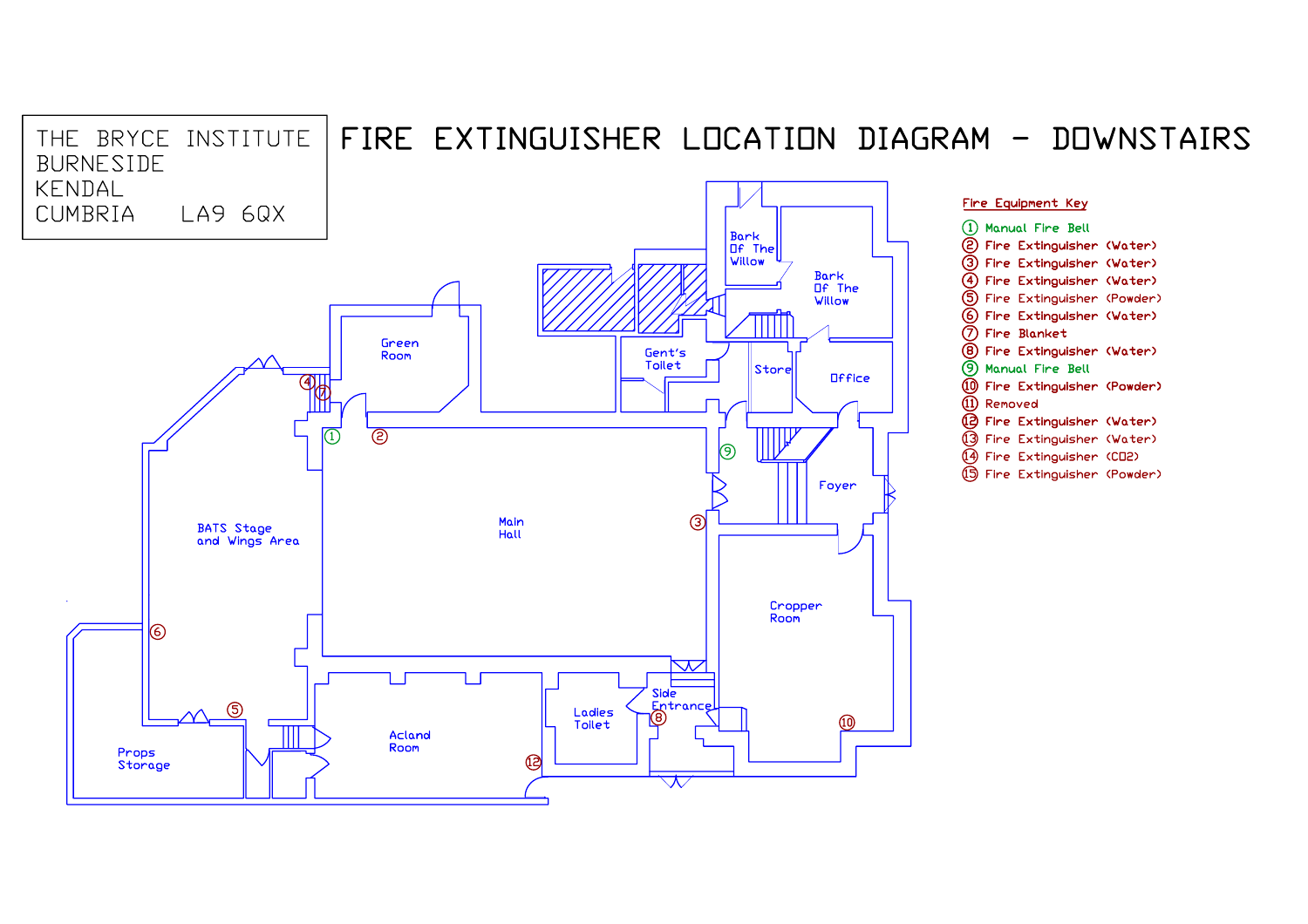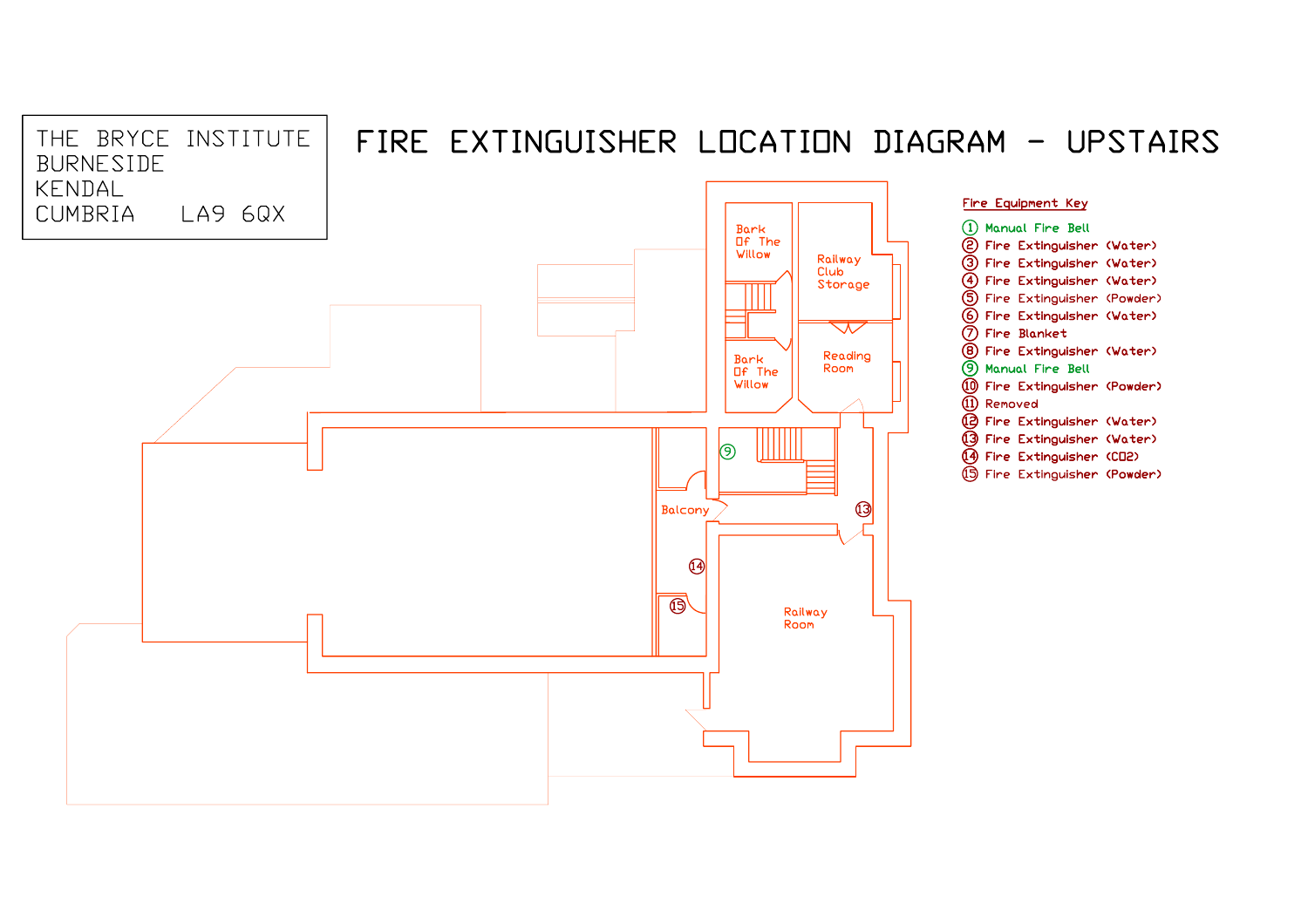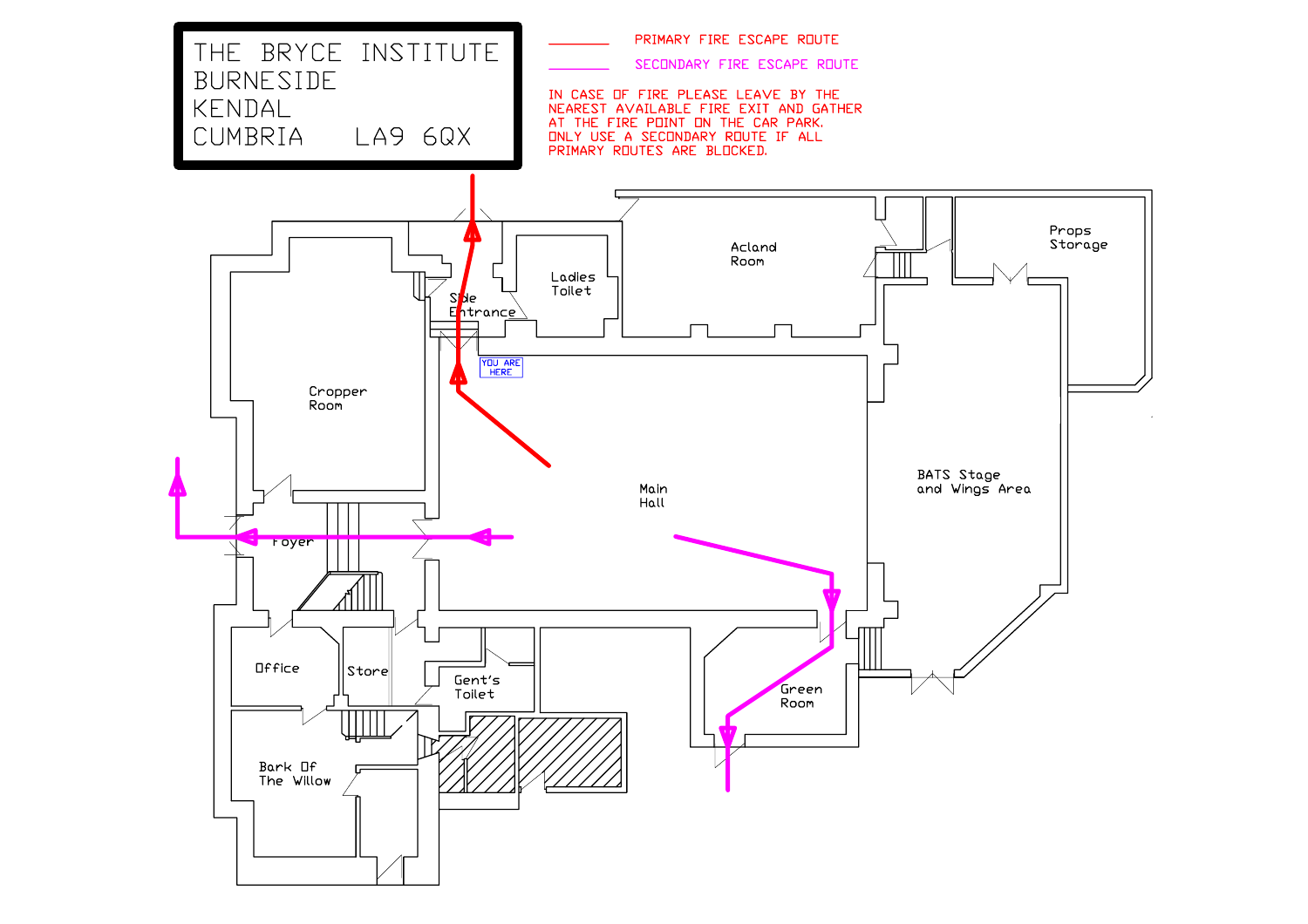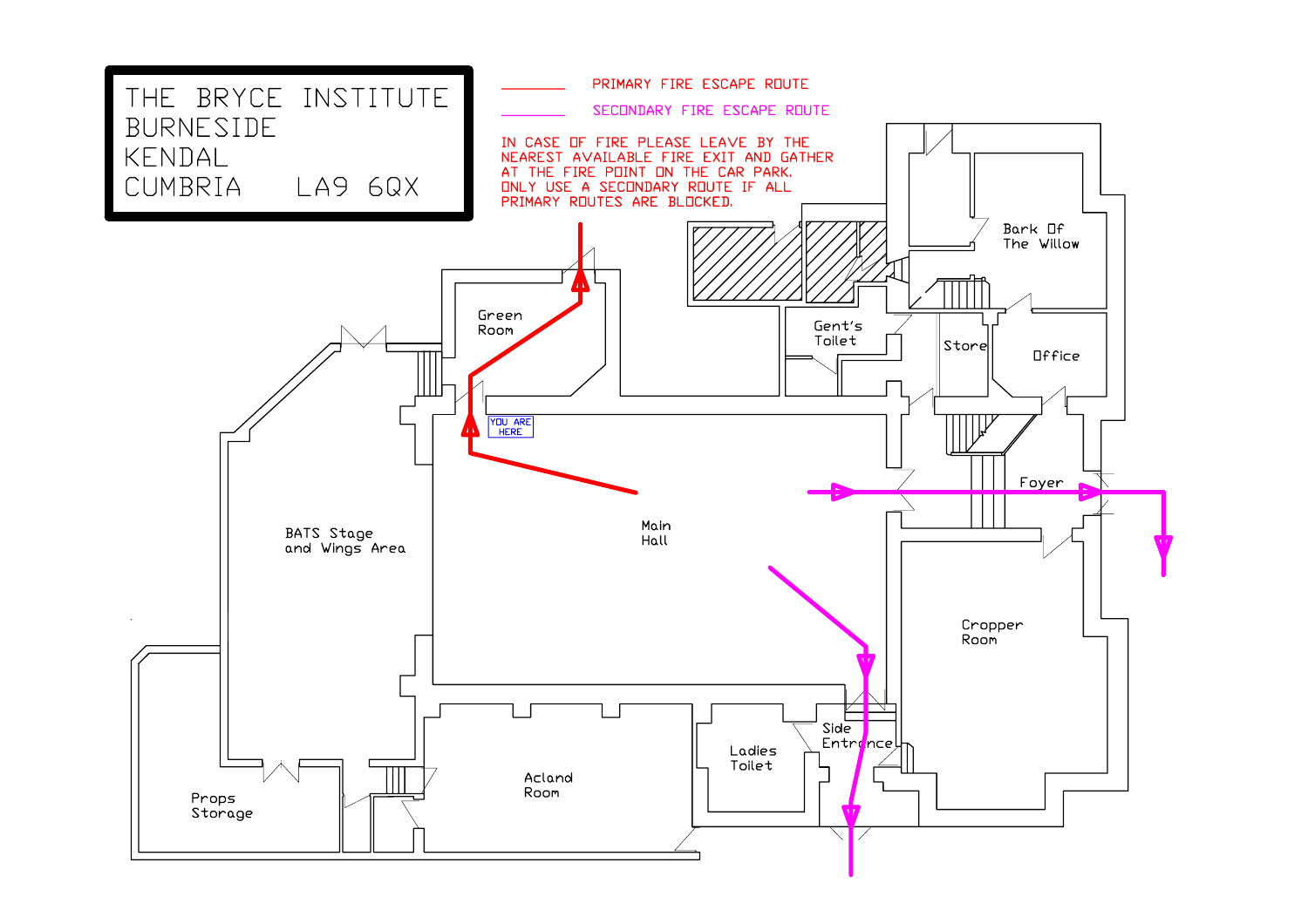SECONDARY FIRE ESCAPE ROUTE

# THE BRYCE INSTITUTE BURNESIDE KENDAL CUMBRIA LA9 6QX

IN CASE OF FIRE PLEASE LEAVE BY THE<br>NEAREST AVAILABLE FIRE EXIT AND GATHER<br>AT THE FIRE POINT ON THE CAR PARK.<br>ONLY USE A SECONDARY ROUTE IF ALL PRIMARY ROUTES ARE BLOCKED.

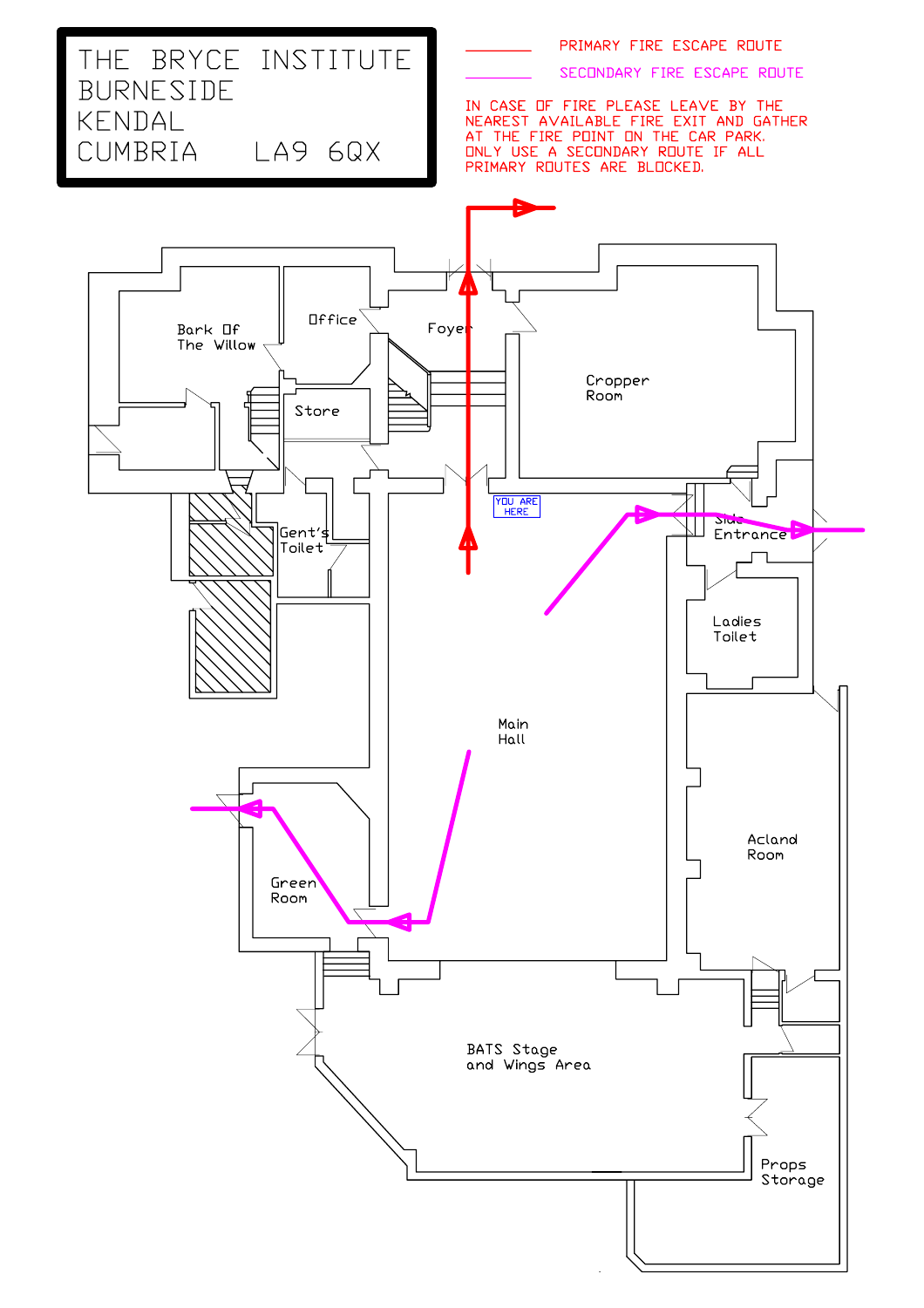SECONDARY FIRE ESCAPE ROUTE

IN CASE OF FIRE PLEASE LEAVE BY THE<br>NEAREST AVAILABLE FIRE EXIT AND GATHER<br>AT THE FIRE POINT ON THE CAR PARK. UNLY USE A SECONDARY ROUTE IF ALL<br>PRIMARY ROUTES ARE BLOCKED.



THE BRYCE INSTITUTE

LA9 6QX

BURNESIDE

KENDAL CUMBRIA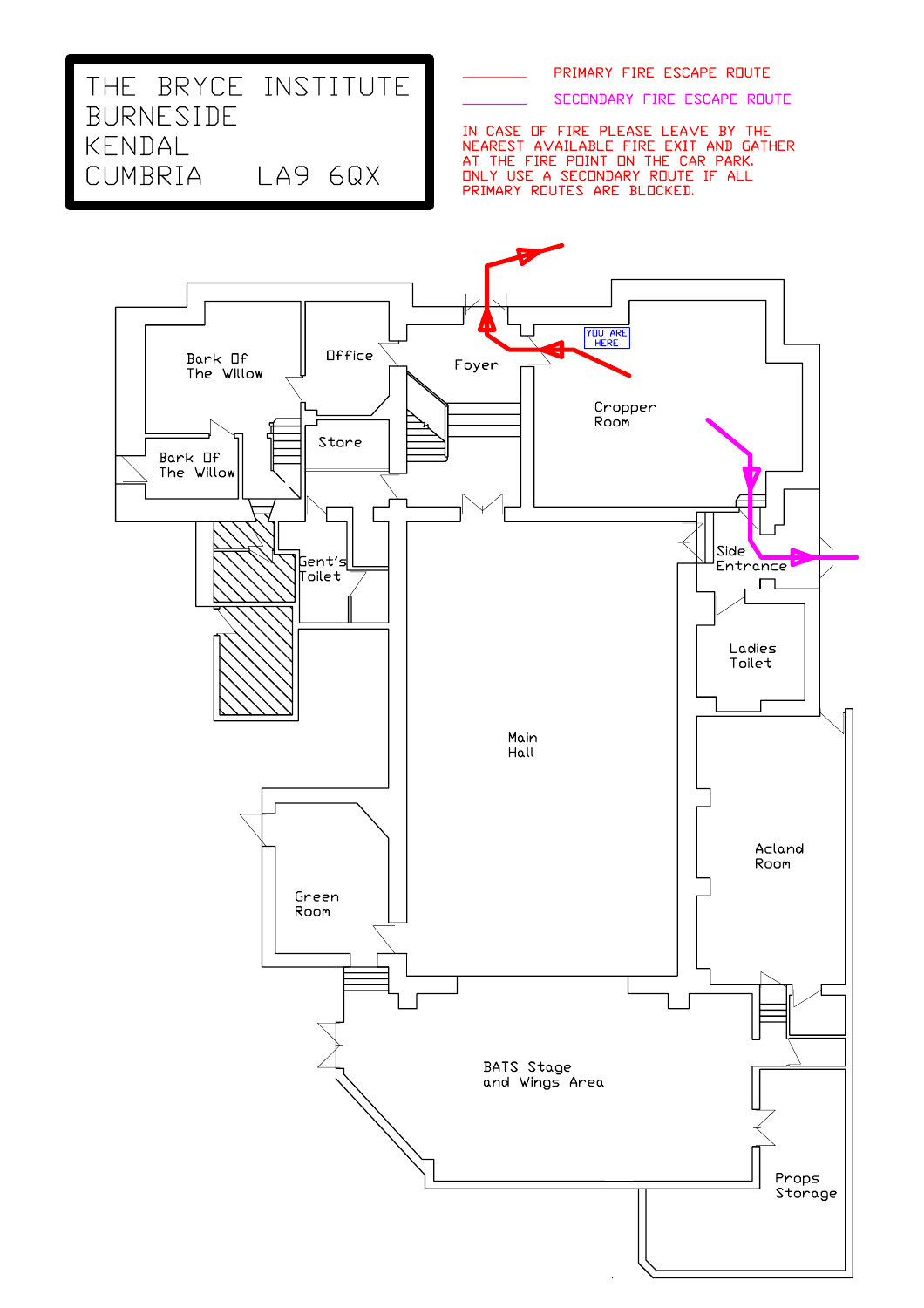SECONDARY FIRE ESCAPE ROUTE

THE BRYCE INSTITUTE BURNESIDE KENDAL CUMBRIA LA9 6QX

IN CASE OF FIRE PLEASE LEAVE BY THE<br>NEAREST AVAILABLE FIRE EXIT AND GATHER<br>AT THE FIRE POINT ON THE CAR PARK.<br>ONLY USE A SECONDARY ROUTE IF ALL

PRIMARY ROUTES ARE BLOCKED.

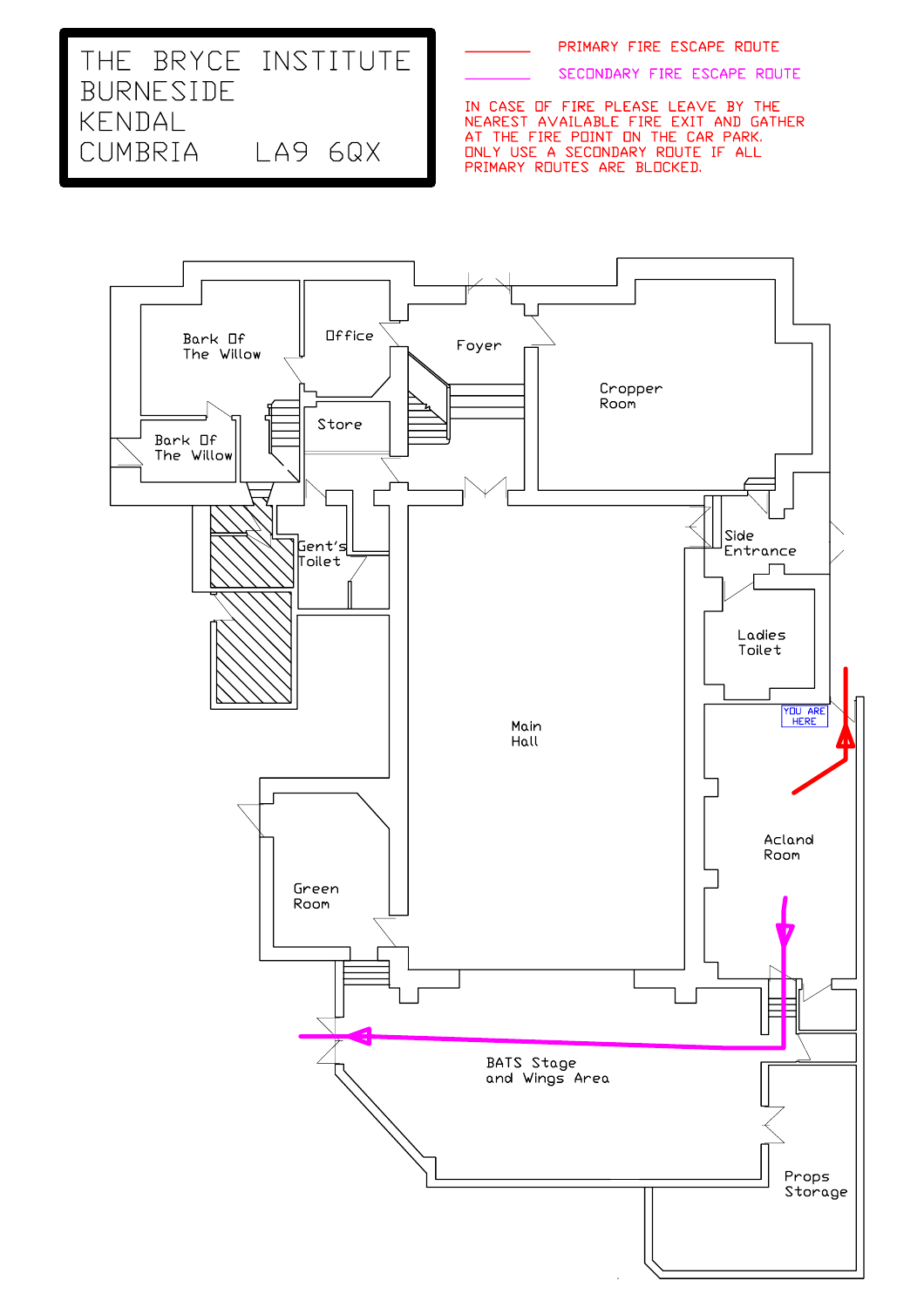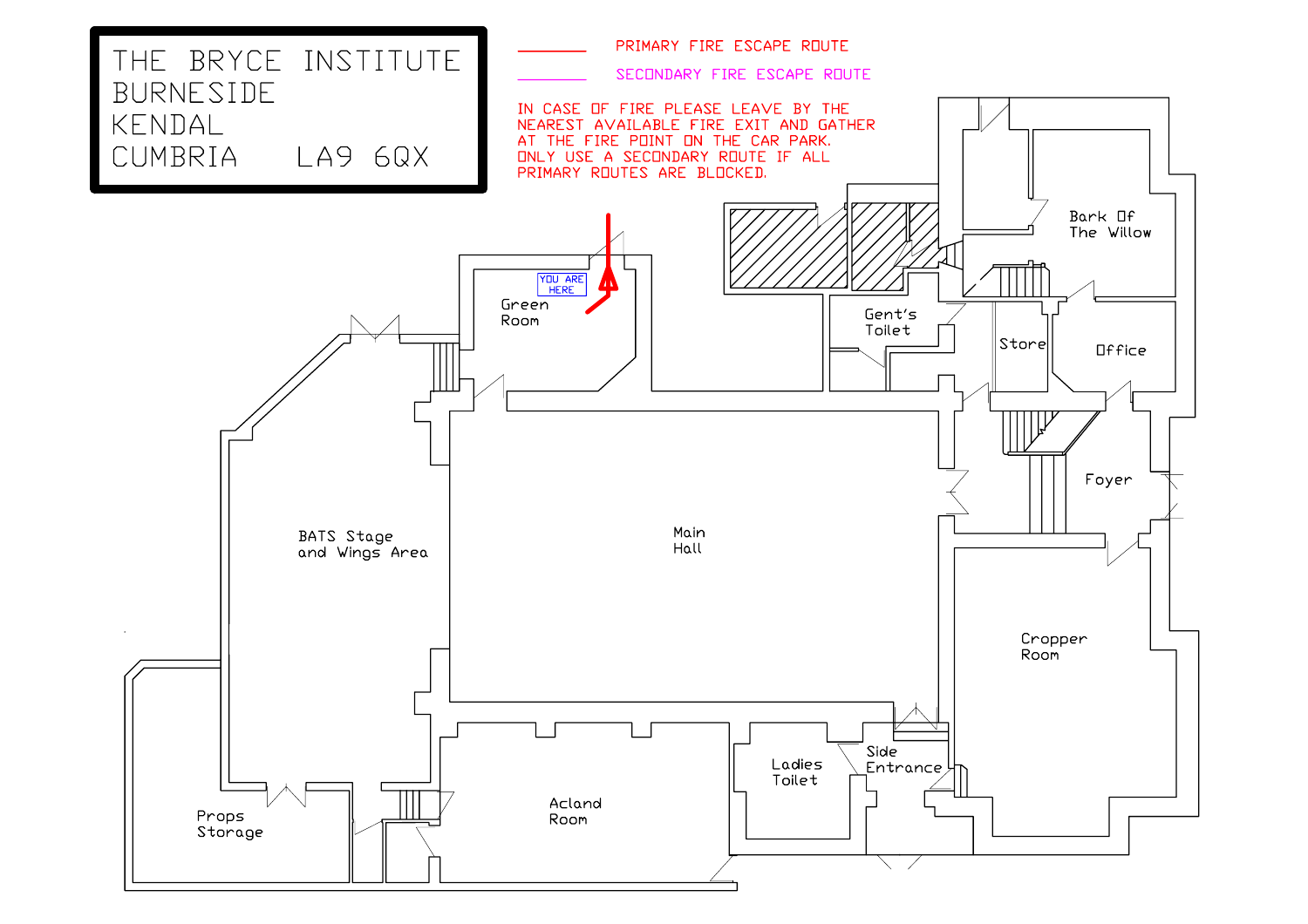THE BRYCE INSTITUTE BURNESIDE KENDAL CUMBRIA LA9 6QX

PRIMARY FIRE ESCAPE ROUTE

SECONDARY FIRE ESCAPE ROUTE

IN CASE OF FIRE PLEASE LEAVE BY THE NEAREST AVAILABLE FIRE EXIT AND GATHER AT THE FIRE POINT ON THE CAR PARK. ONLY USE A SECONDARY ROUTE IF ALL PRIMARY ROUTES ARE BLOCKED.

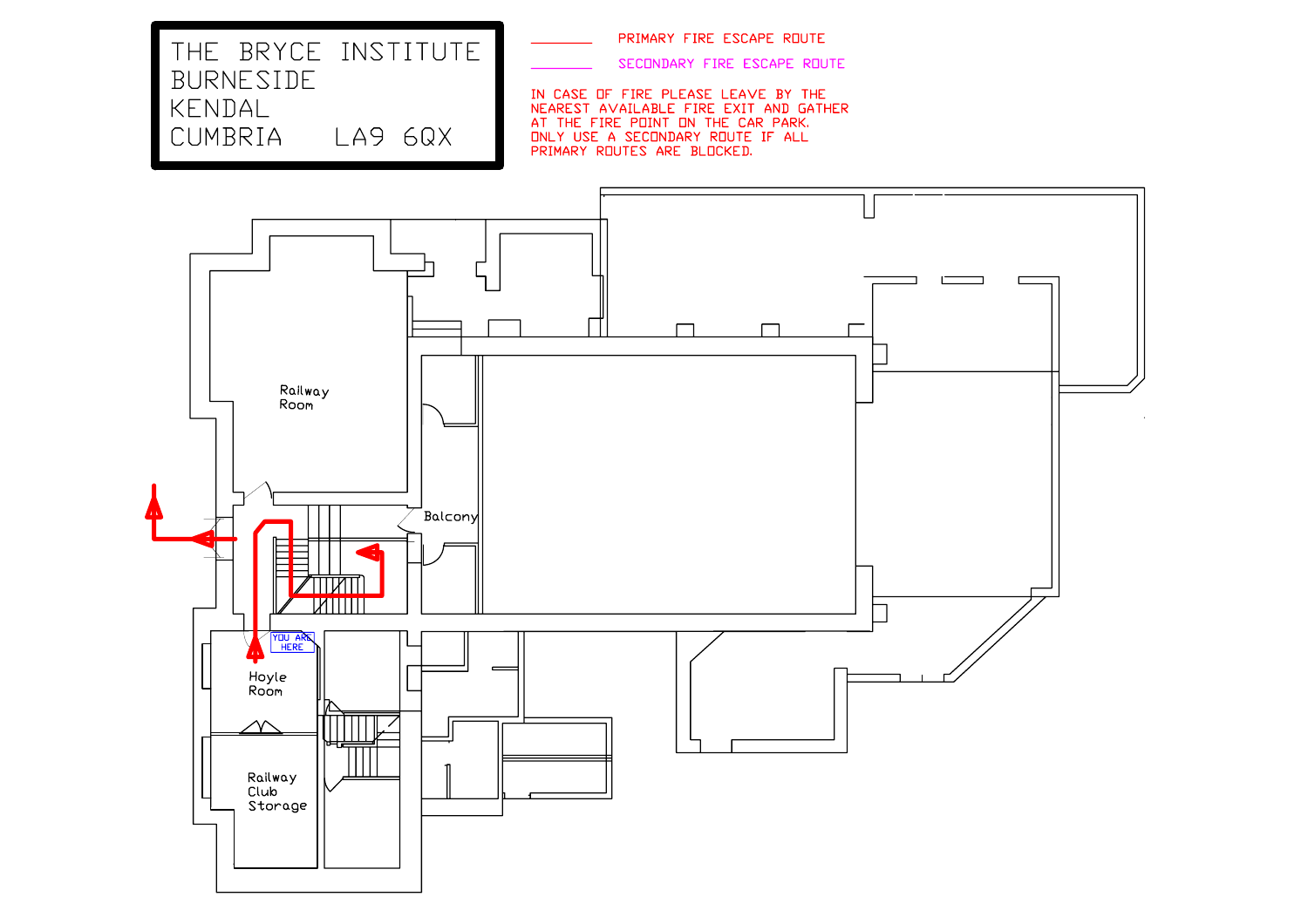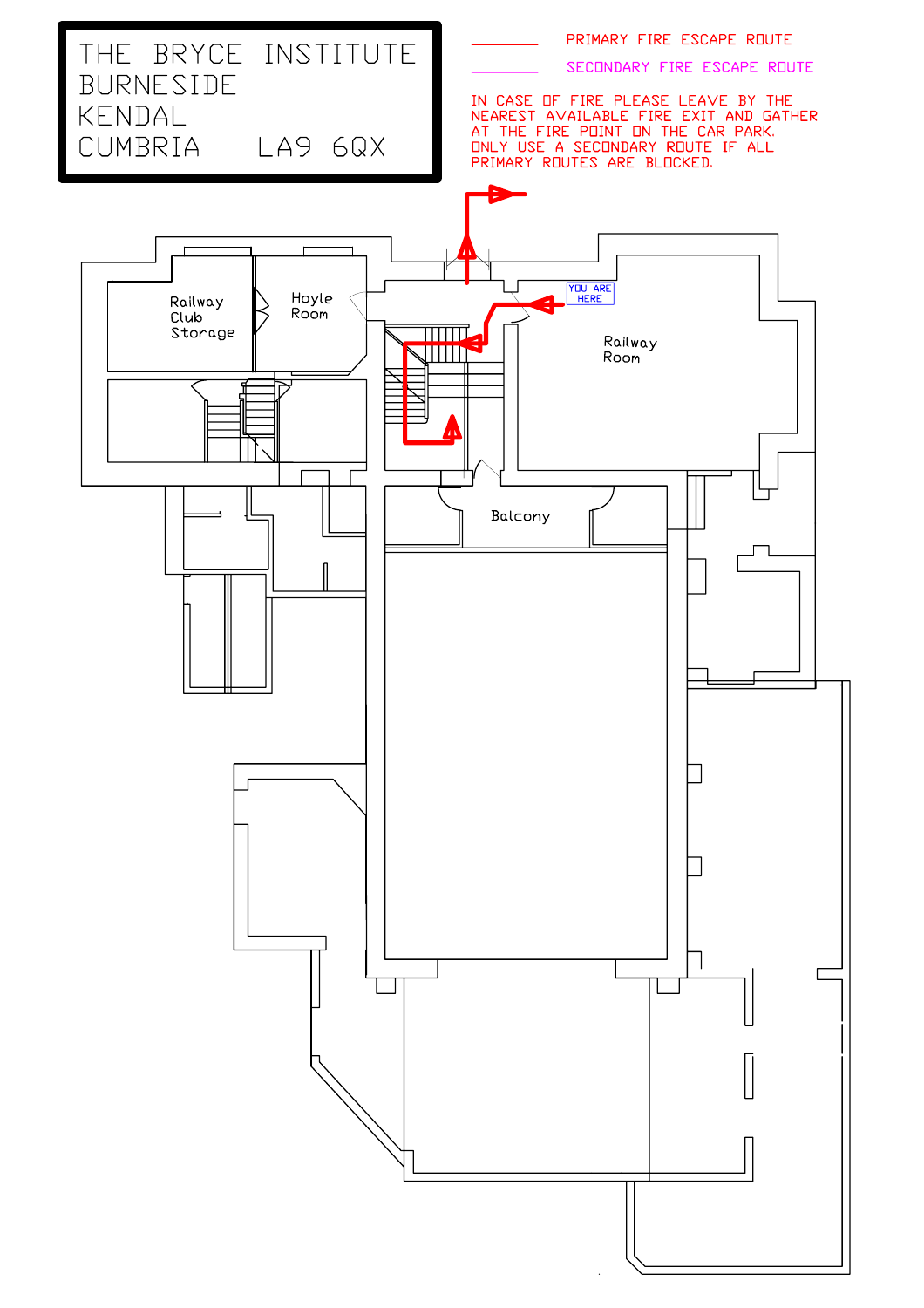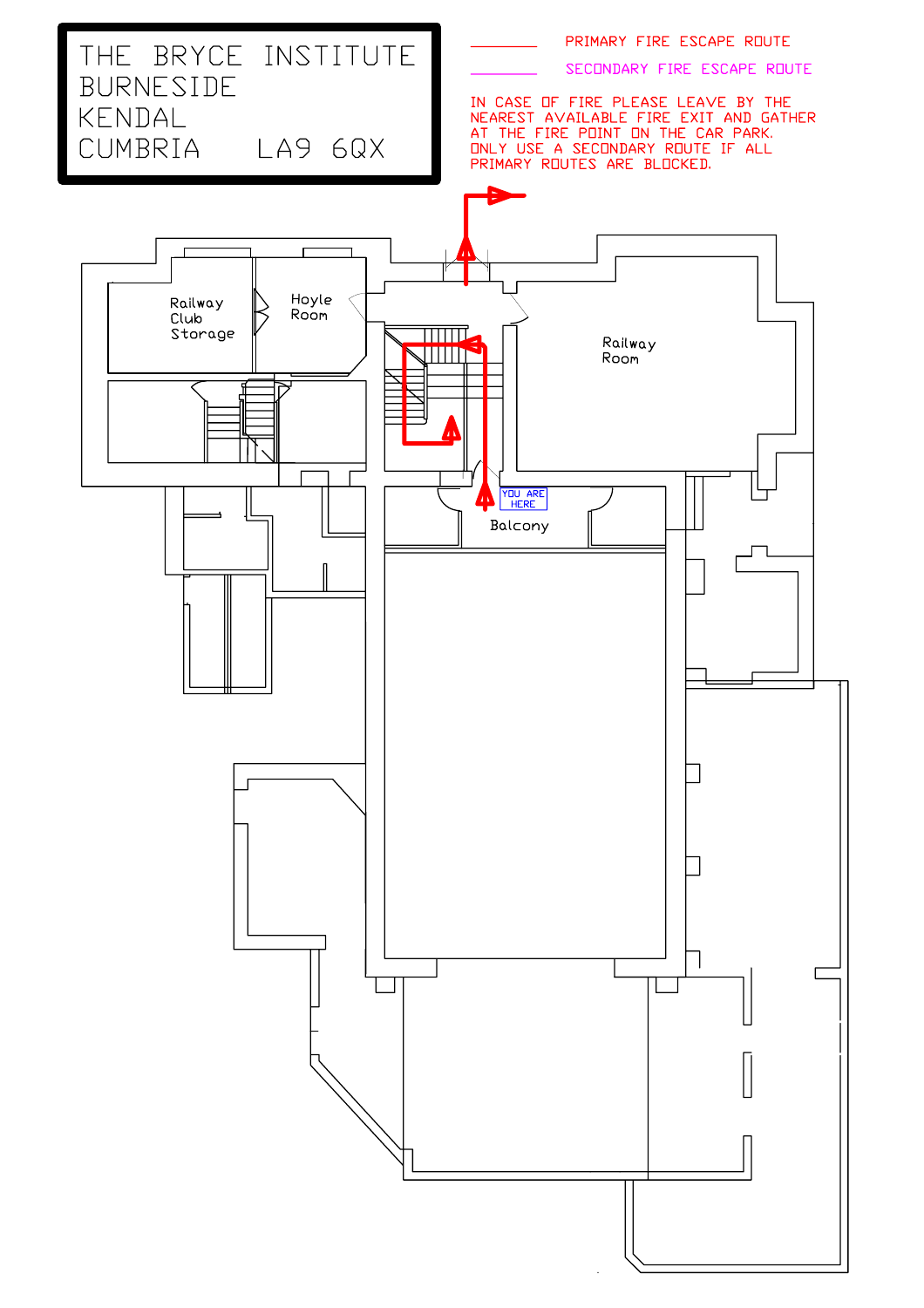SECONDARY FIRE ESCAPE ROUTE

IN CASE OF FIRE PLEASE LEAVE BY THE<br>NEAREST AVAILABLE FIRE EXIT AND GATHER<br>AT THE FIRE POINT ON THE CAR PARK.<br>ONLY USE A SECONDARY ROUTE IF ALL<br>PRIMARY ROUTES ARE BLOCKED.



THE BRYCE INSTITUTE

LA9 6QX

BURNESIDE

KENDAL CUMBRIA